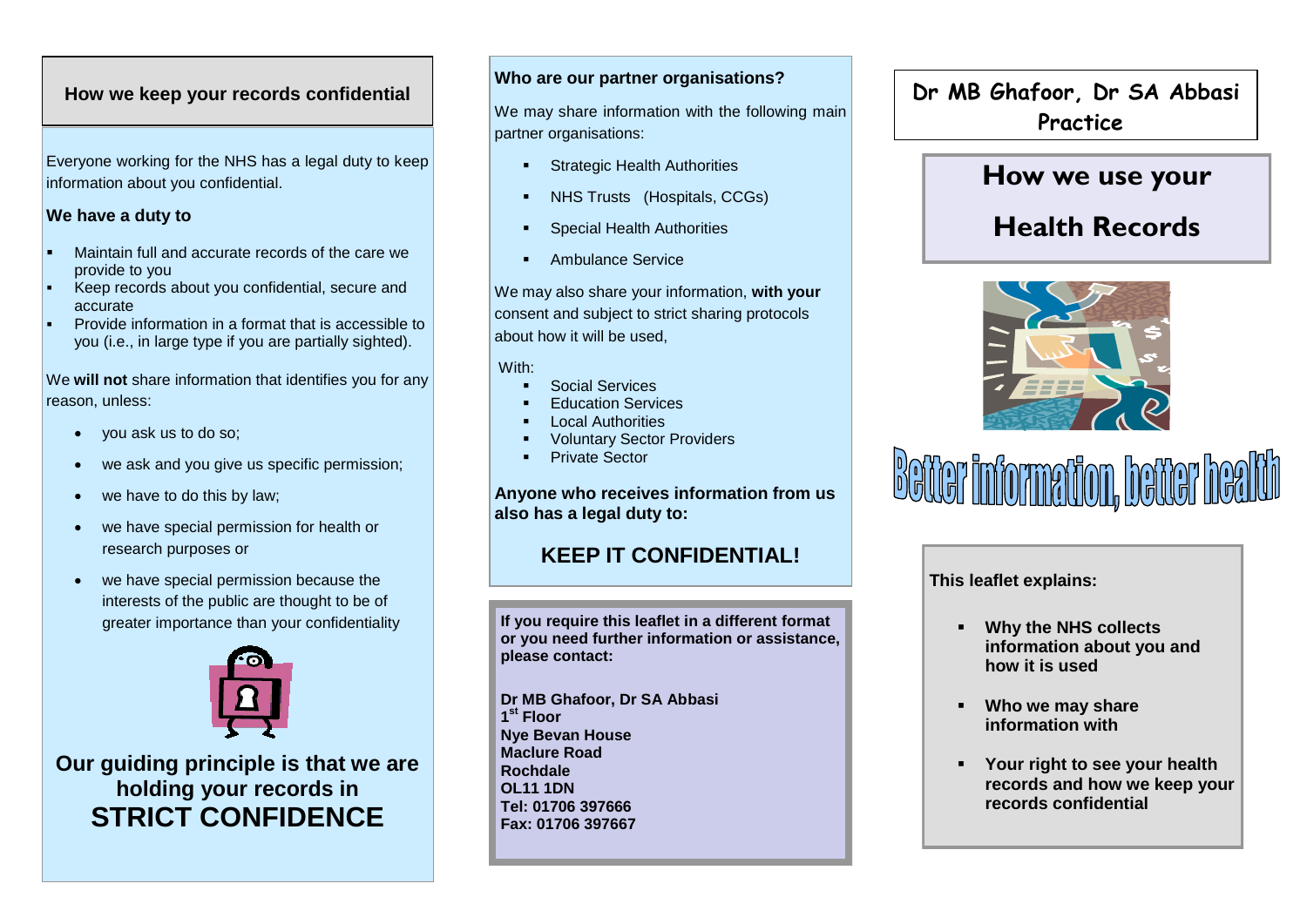## **Why we collect information about you**

In the National Health Service we aim to provide you with the highest quality of health care. To do this we must keep records about you, your health and the care we have provided or plan to provide to you.

**However records** and the use of the use of the use of the use of the use of the use of the use of the use of the use of the use of the use of the use of the use of the use of the use of the use of the use of the use of th These records may include:

- Basic details about you, such as address, date of birth, next of kin
- Contact we have had with you such as clinical visits
- Notes and reports about your health
- Details and records about your treatment and care
- Results of x-rays, laboratory test etc.,
- Relevant information from people who care for you and know you well, such as health professionals and relatives

It is good practice for people in the NHS who provide care to:

- **discuss and agree with you what they are going to record about you**
- **give you a copy of letters they are writing about you; and**
- **show you what they have recorded about you, if you ask.**

#### **How your records are used You have the right**

The people who care for you use your records to:

- Provide a good basis for all health decisions made by you and care professionals
- Allow you to work with those providing care
- Make sure your care is safe and effective, and
- Work effectively with others providing you with care

#### **Others may also need to use records about you to:**

- check the quality of care (such as clinical audit)
- protect the health of the general public
- keep track of NHS spending
- manage the health service
- help investigate any concerns or complaints you or your family have about your health care
- teach health workers and
- help with research

Some information will be held centrally to be used for statistical purposes. In these instances we take strict measures to ensure that individual patients cannot be identified.

We use anonymous information, wherever possible, but on occasions we may use personally identifiable information for essential NHS purposes such as research and auditing. However, this information will only be used with **your consent,** unless the law requires us to pass on the information.

You have the right to confidentiality under the Data Protection Act 1998 (DPA), the Human Rights Act 1998 and the common law duty of confidence (the Disability Discrimination and the Race Relations Acts may also apply).

You also have the right to ask for a copy of all records about you.

- Your request must be made in writing to the organisation holding your information
- There may be a charge to have a printed copy of the information held about you
- We are required to respond to you within 40 days
- You will need to give adequate information (for example full name, address, date of birth NHS number etc.,)
- You will be required to provide id before any information is released to you.

**If you think anything is inaccurate or incorrect, please inform the organisation holding your information.**

#### **Notification**

The Data Protection Act 1998 requires organisations to notify the Information Commissioner of the purposes for which they process personal information.

The details are publicly available from the Information Commissioner:

Wycliffe house Water Lane Wilmslow Cheshire SK9 5AF Tel: 0303 123 1113 https://ico.org.uk/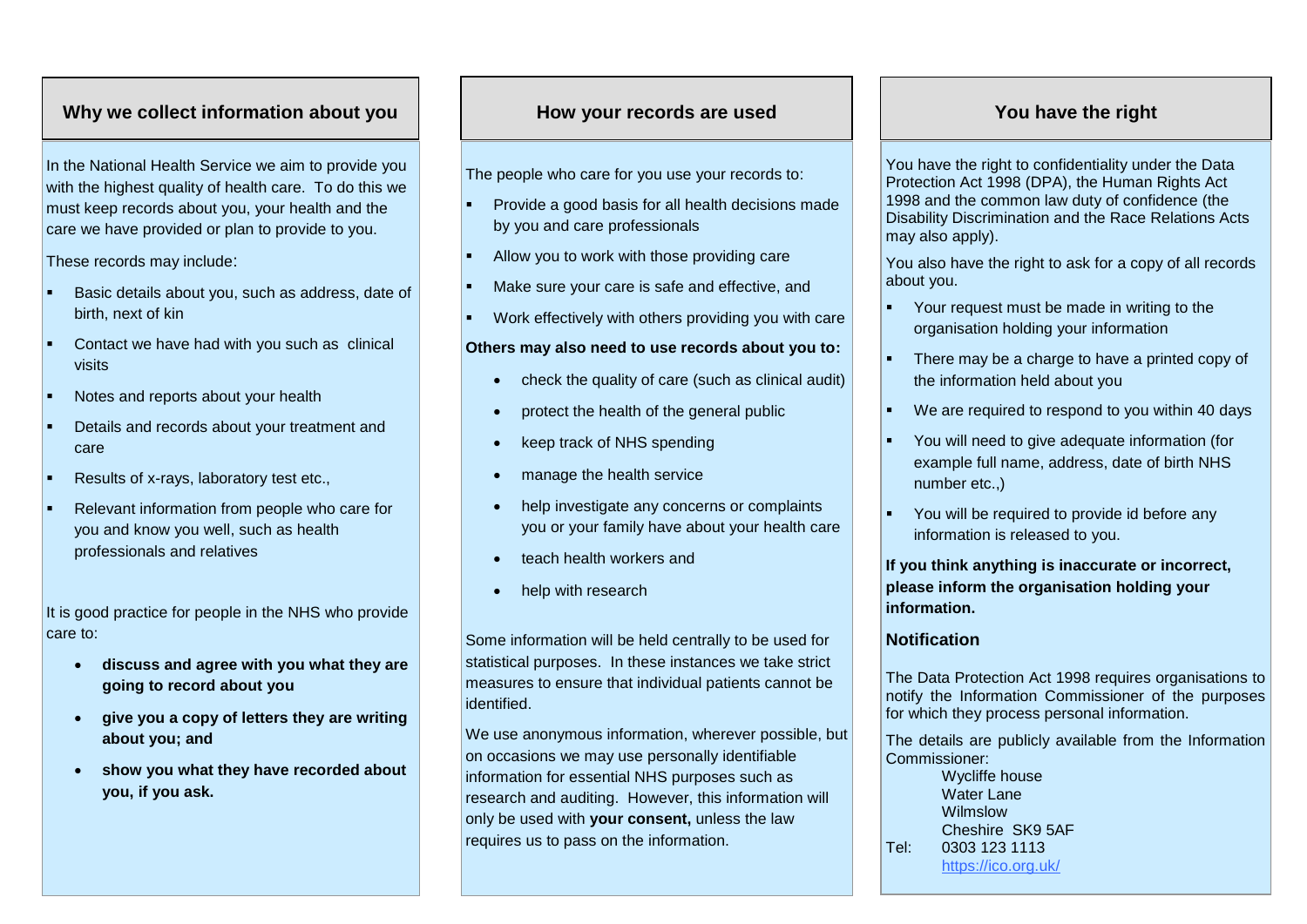# **How do I access my health records?**

Under the Data Protection Act 1998, you have a legal right to access your health records.

If you want to see your health records, you should contact a receptionist in the first instance to arrange a date and time to come in and read them.

You do not have to give a reason for wanting to see your records.

# **Hospital Records**

As well as having a copy of your health records, the surgery will also have a summary of any hospital tests, or treatment, that you have had.

Any hospitals where you have had treatment, or tests, will also hold records.

To see your hospital health records, you will have to contact the Hospital Trust where you were seen / received treatment.

# **Charges**

Under GDPR, patients can request access to their personal information held at the practice e.g. health records/ reports if these already exist.

The request must be complied within one calendar month and there if no fee that can be change (unless exemptions apply).

# **Power of Attorney**

Your health records are confidential, and members of your family are not allowed to see them, unless you give them written permission, or they have 'Power of Attorney'.

A lasting 'Power of Attorney' is a legal document that allows you to appoint someone to make decisions for you, should you become incapable of making decisions yourself.

The person you appoint is known as your Attorney. An Attorney can make decisions about your finances, property, and welfare.

It is very important that you trust the person you appoint as Attorney, so that they do not abuse their responsibility.

A legal 'Power of Attorney' must be registered with the Office of the Public Guardian before it can be used.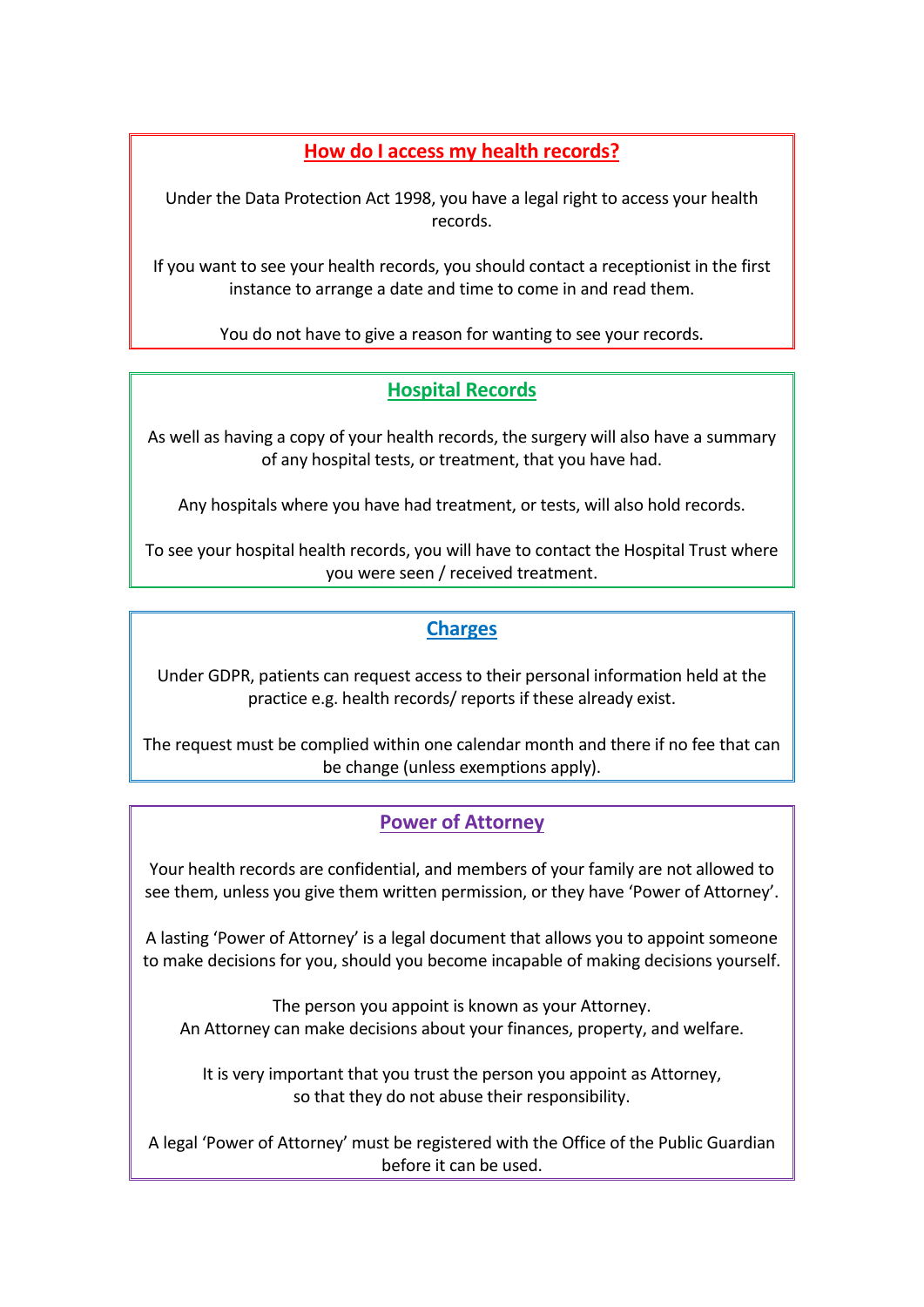# Some Things Must Be Kept Private



# **The NHS is dedicated to protecting your information**

In order to provide you with the best possible healthcare, we need to maintain proper records of your health and make sure that this is available to your medical team, wherever and whenever possible.

All of our staff are trained in their responsibilities to protect your data and are under legal obligations not to disclose this information to unauthorised bodies or people.

# **Your medical records are vital**

We use your records to help us to give you proper healthcare and advice. We also need records to manage and plan the NHS itself in order to provide proper accounting for the public money we spend and to have the right resources in the right place.

We also use medical records in research to help find cures and treatments for illnesses. This helps us and other research bodies better understand diseases and determine which treatments work best under certain circumstances.

When we use this information we make sure that, wherever possible, we do not use personal details such as your name and address, in order to protect your confidentiality.

When releasing information to researchers, we give them only the minimum data necessary, and all their research is carefully vetted.

If you have any queries around Data Protection please contact the practice.